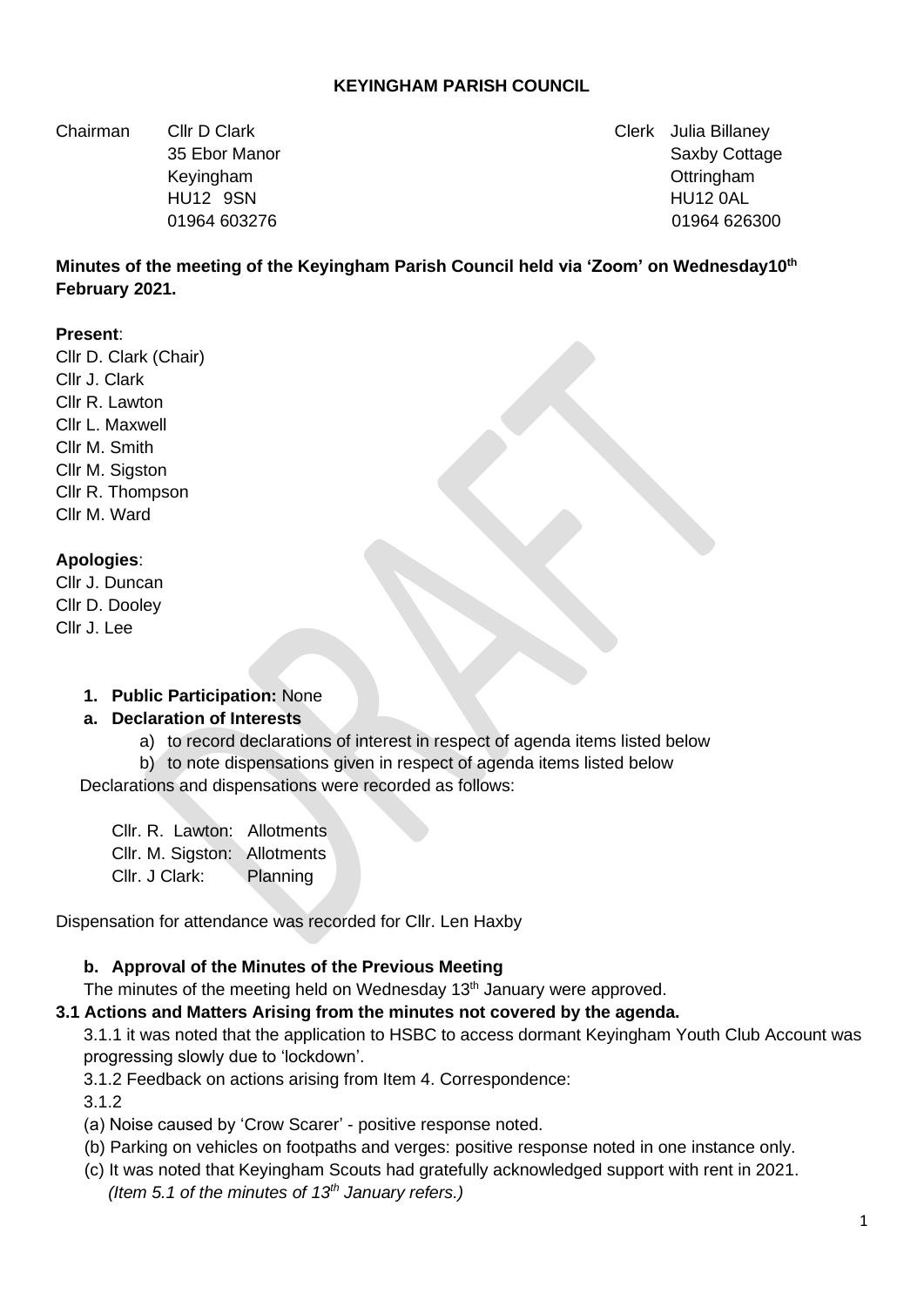(d) It was noted that Holderness Vikings had gratefully acknowledged a 75% reduction in rent for 2020.  *(Item 5.2 of the minutes of 13th January refers)*

# **4. Correspondence**

4.1. Email from ERNLLCA giving notice of a branch meeting via Zoom on 23<sup>rd</sup> February 7.00pm. **Action Clerk & Cllr David Clark**.

4.2. Email from Play Inspection company giving notification of forthcoming assessment visit. **Noted**. 4.3. Email from resident asking PC members to note the positive manner in which Keyingham Academy Trust (formerly Keyingham Primary School) had managed the education and support of pupils throughout the year both on campus and at home. **Noted.** To be shared with the School – **Action Clerk** 4.4 Guidance from ERYC on the planning and management of Parish Meetings 2021, which should be held before the end of June. **Noted**

# **5. Accounts for Payment**

It was **resolved** to pay the following:

| Payee                            | <b>Description/Reference</b>                                              | <b>Net</b> | <b>VAT</b> | <b>Total</b> | A/C<br>Ref |
|----------------------------------|---------------------------------------------------------------------------|------------|------------|--------------|------------|
| J Billaney                       | Clerk's Salary                                                            |            |            | 973.40       | P01        |
| <b>HMRC</b>                      | NI for Clerk for January                                                  |            |            | 74.39        | P01        |
|                                  | <b>Total</b>                                                              |            |            | 74.39        |            |
| BT (STO)                         | <b>Business Line for Parish Clerk:</b><br>calls, rental, internet charges | 44.45      | 8.89       | 53.34        | P20        |
| J Billaney                       | <b>Stamps &amp; Postage</b>                                               |            |            | 29.04        | <b>P08</b> |
|                                  | <b>Total</b>                                                              |            |            | 29.04        |            |
| HAPS (STO)                       | <b>Grounds Maintenance</b>                                                | 730.83     | 146.17     | 877.00       | P11        |
| <b>Brook Street</b>              | D Kinnear: Street Cleaner                                                 |            |            |              | P32        |
|                                  | Invoice: 30709179                                                         | 45.15      | 9.03       | 54.18        |            |
|                                  | Invoice: 30747444                                                         | 45.15      | 9.03       | 54.18        |            |
|                                  | <b>Total</b>                                                              |            |            | 108.36       |            |
| <b>Premier Paving</b>            | Remove & Reinstate Flagpole -<br>VG                                       | 45.00      | 9.00       | 54.00        | P24        |
| <b>Premier Paving</b>            | Plant Trees & Dig Trench - BL                                             | 90.00      | 18.00      | 108.00       | P26        |
| Keyingham<br><b>Village Hall</b> | Venue Hire:<br>Keyingham Scout Group                                      | 300.00     |            | 300.00       | P28        |
| Feeney Clean                     | <b>Cleaning Bus Shelters</b>                                              | 50.00      |            | 50.00        | P32        |
| <b>Total Payments</b>            |                                                                           |            |            | £2,577.53    |            |

# **Accounts received in January for Payment in February 2021**

| <b>Total receipts</b> |  | 0.00 |
|-----------------------|--|------|
|-----------------------|--|------|